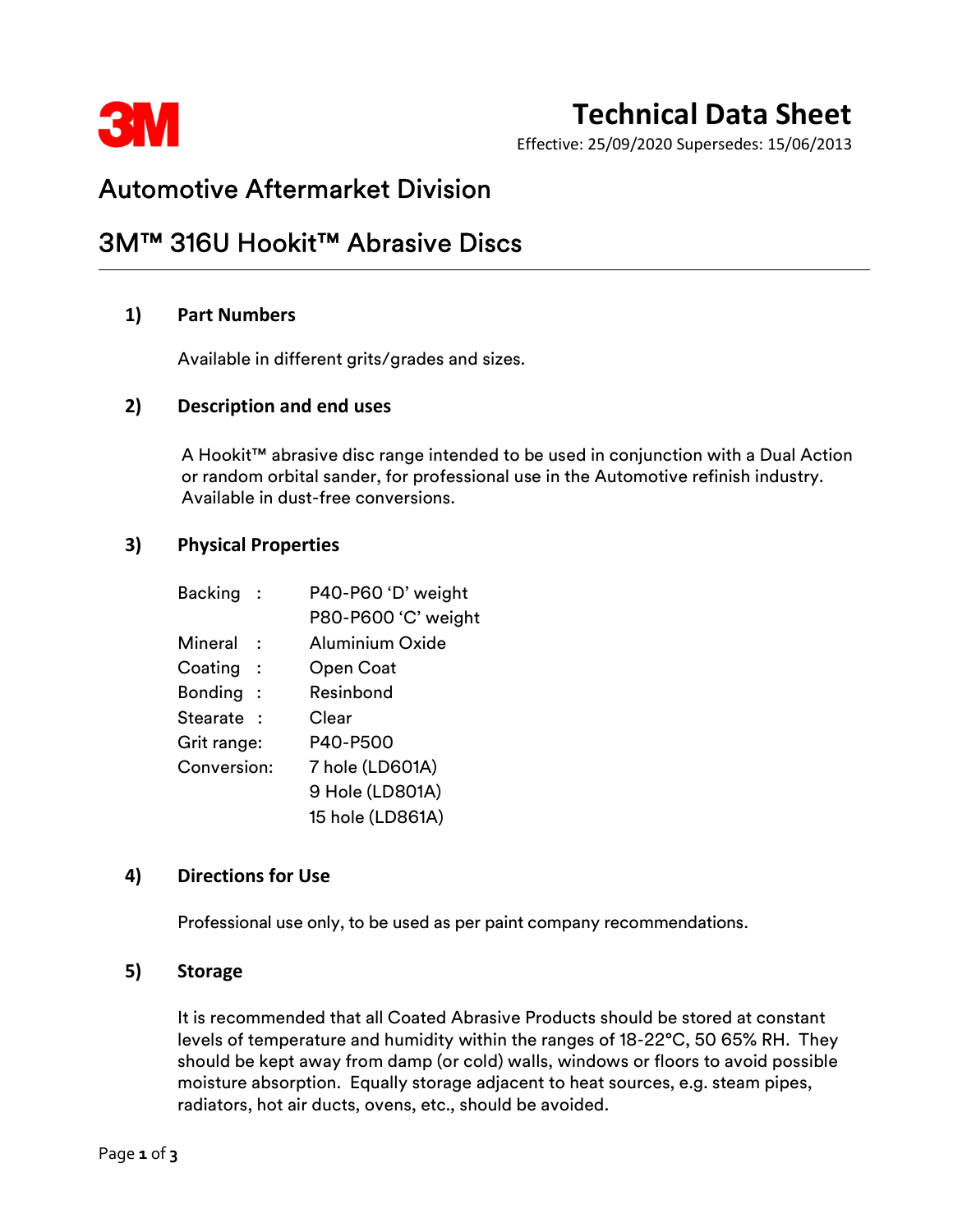

Effective: 25/09/2020 Supersedes: 15/06/2013

### 6) Safety

 Whenever possible, sanding should be carried out in a well-ventilated area and it is strongly recommended that suitable goggles, dust mask and gloves are worn.

Discs should be used only on machines with a suitable support pad designed for the purpose and maintained in good condition at all times.

The abrasive discs should extend symmetrically to no more than 2 mm beyond the outer rim of the support pad. Damaged or misshapen abrasive discs or support pads should not be used.

Discs and pads should not be modified in any way. They should be used only in their original size and shape, as supplied.

It is recommended that discs be used only on support pads that are clearly marked with maximum permitted running speed. The speed stated should not be exceeded.

Machines should be operated with the disc making the shallowest angle possible with the workpiece.

Care should be taken to ensure that discs without a centre hole are mounted centrally on the support pad.

When not in use, disc sanding machines should be placed in a stand designed for the purpose or, alternatively, positioned on their backs. They must not be placed with the disc or pad face in contact with the floor or workbench.

#### 3M 316U Abrasive Discs is designed FOR PROFESSIONAL INDUSTRIAL USE ONLY.

#### 7) Disclaimer

 All statements, technical information and recommendations are based on tests we believe to be reliable as at the date of hereof, but the accuracy or completeness thereof is not guaranteed. Please ensure before using the product that it is suitable for your intended use. Since the conditions and methods of use of the product and of the information referred to herein are beyond our control, other than for fraudulent misrepresentation, 3M expressly disclaims any and all liability as to any results obtained or arising from any use of the product or reliance on such information.